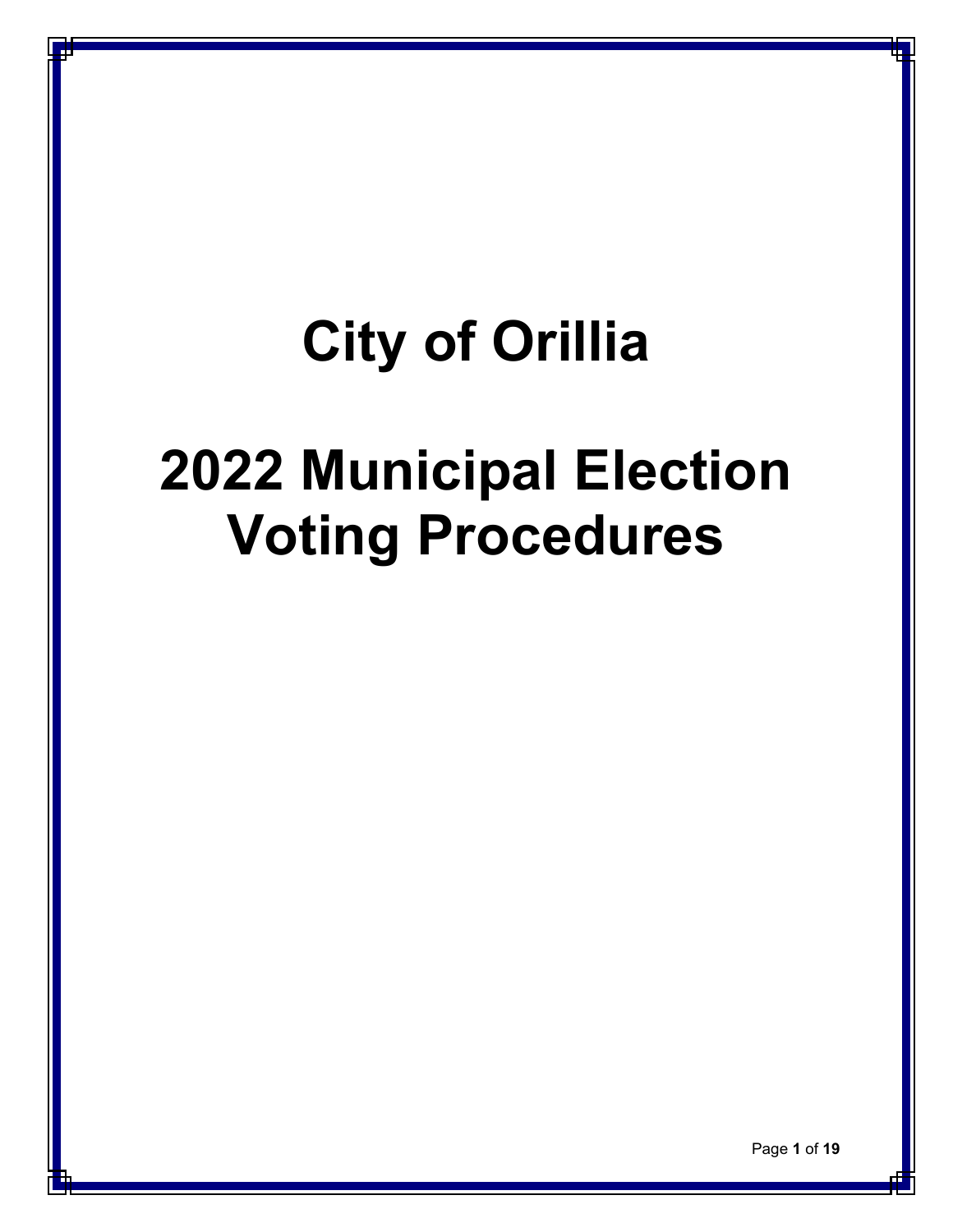### **City of Orillia 2022 Municipal Election**

#### **1. Application**

- (a) This procedure applies to an election conducted by the City of Orillia that has adopted a by-law in accordance with Section 42(3) of the *Municipal Elections Act*, 1996. By-law Number 1997-102, adopted on August 25, 1997 authorizes the use of voting and vote counting equipment.
- (b) Where this procedure does not provide for any matter, an election/byelection to which this procedure applies shall be conducted in accordance with the principles of the Act. The Clerk shall provide a determination regarding any matter not provided for in this document and it shall be dealt with in accordance with the provisions of the Act. These principles are generally recognized as being:
	- i) the secrecy and confidentiality of the voting process is paramount;
	- ii) the election shall be fair and non-biased;
	- iii) the election shall be accessible to the voters;
	- iv) the integrity of the process shall be maintained throughout the election;
	- v) that there be certainty that the results of the election reflect the votes cast; and
	- vi) that electors and candidates shall be treated fairly and consistently.
- (c) The Clerk has the right to amend these procedures and will distribute notice of amendment(s) as applicable.
- (d) These procedures are subject to change without notice in case of an emergency as set out in Section 53 of the Act.

#### **2. Definitions**

In this procedure:

- (a) *"Act"* means the *Municipal Elections Act,* 1996, S.O. 1996, c. 32*, .*
- (b) *"Accessible* Voting *Ballot Marker Device"* means equipment added to the ImageCast Precinct Optical Scan Ballot Tabulator to provide electors with varying abilities with a private and independent method to mark, review, and cast their ballot by using an Auto Tactile Interface (ATI) assistive vote selector device, paddles or sip-and-puff device.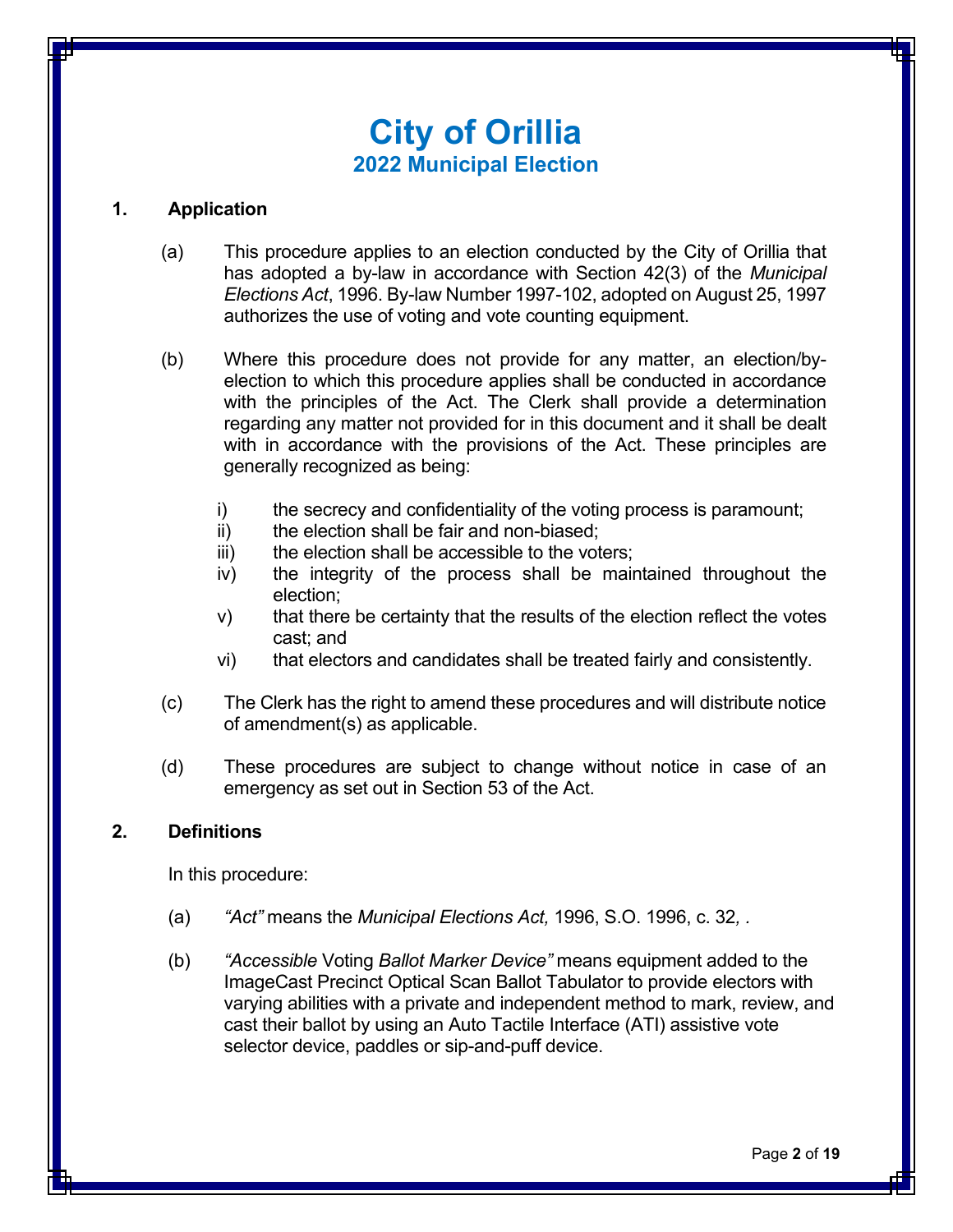- (c) *"Advance Vote"* means the voting opportunities available prior to Voting Day when eligible electors may vote in the election.
- (d) *"Ambiguous Mark"* means a mark that is not large enough or dark enough to clearly show the voter's intent or a mark that is not recognized by the tabulator.
- (e) *"Audit Mark"* means the ballot-level audit trail feature showing the results interpreted by the system for a specific ballot.
- (f) *"Ballot Box"* means the cardboard box on which the ImageCast Precinct Optical Scan Ballot Tabulator is placed and in which voters' completed ballots are stored at the voting location. The ballot box is a sealed unit that ensures ballots are safely stored once they are cast, to prevent tampering during the election. The ballot box has the following compartments: (i) Primary - which stores voted ballots tabulated by the machine; and (ii) Auxiliary - which is used if the machine is temporarily inoperable.
- (g) "*Ballot Marking Pen"* means the designated black ballot marking pen provided by an Election Official for the voter to use to mark the ballot.
- (h) *"Blank Ballot"* is a ballot in which there are no voting position marks that can be read by the voting system. It may be truly blank in all voting positions, or it may have marks in these positions which the voting system cannot read because they are of insufficient density.
- (i) *"Cancelled Ballot"* means a ballot that has been returned to the Election Official by the voter for replacement with a new ballot.
- (j) *"Clerk"* means the Clerk of the Corporation of the City of Orillia.
- (k) *"Declined Ballot"* means a ballot that has been returned to the Election Official by the voter because the voter has decided not to cast a ballot. A Declined Ballot is not processed by the ImageCast Precinct Optical Scan Ballot Tabulator.
- (l) *"Election Official"* means a person designated by the Clerk to perform certain election functions.
- (m) *"ImageCast Precinct Optical Scan Ballot Tabulator"* means the apparatus that optically scans a specified area of a ballot to read the votes and tabulate the results.
- (n) *"LCD Screen"* means the Liquid Crystal Display screen on the ImageCast Precinct Optical Scan Ballot Tabulator that communicates messages to voters and Election Officials and displays the ballot counter.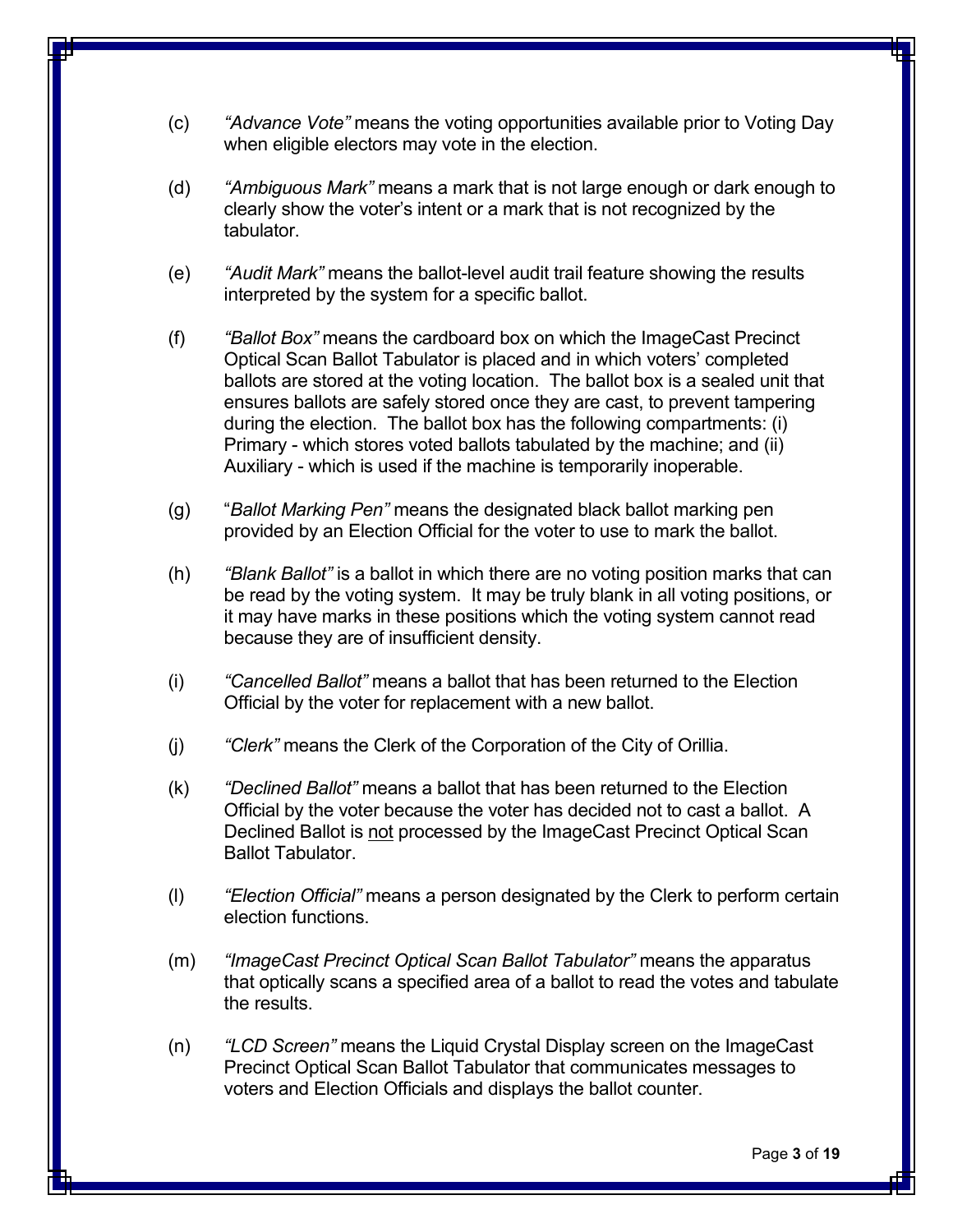- (o) *"Memory Cards"* means two removable devices used in the ImageCast Precinct Optical Scan Ballot Tabulator to securely store all tabulated vote results.
- (p) *"Mobile Voting Location"* means a voting location in an institution or retirement facility as prescribed by the *Municipal Elections Act*, S.O. 1996, as amended, or a voting location in a facility with reduced voting hours as determined by the Clerk.
- (q) *"Results Tape"* means the ImageCast Precinct Optical Scan Ballot Tabulator's printed report which shows the total number of votes cast for each candidate or for each answer to any by-law or question.
- (r) *"Scrutineer"* means a candidate or a person appointed by a candidate to oversee the voting and the counting of votes, including a recount. A candidate and his/her appointed scrutineer cannot attend the same voting location at the same time.
- (s) *"Secrecy Folder"* means a cover in which a ballot is placed into to conceal the names of the candidates and the marks upon the face of the ballot as well as expose the initials of the Deputy Returning Officer.
- (t) *"Security Seals"* are physical controls which incorporate tamper evident seals that limit and detect unauthorized access to the ImageCast Precinct Optical Scan Ballot Tabulator.
- (u) *"Status Tape"* means a printed report which identifies the total number of ballots scanned by the tabulator and the total number of voters.
- (v) *"Transfer Case"* means a fibre board storage box provided by the Clerk to all Election Officials containing their election materials.
- (w) *"Tabulator Officer"* means the election official appointed, in writing, by the Clerk to operate the ImageCast Precinct Optical Scan Ballot Tabulator during the election process. The Clerk may designate another Election Official to operate the ImageCast Precinct Optical Scan Ballot Tabulator if the Clerk deems it necessary for the efficient operation of the election.
- (x) *"Used Ballot"* means a ballot that has been received from a voter and deposited in the ballot box.
- (y) *"Valid Mark"* means a mark made in the designated space to the right of the candidate's name using the black ballot marking pen provided by the Deputy Returning Officer. The voter shall fill in a space provided to the right of the candidate's name.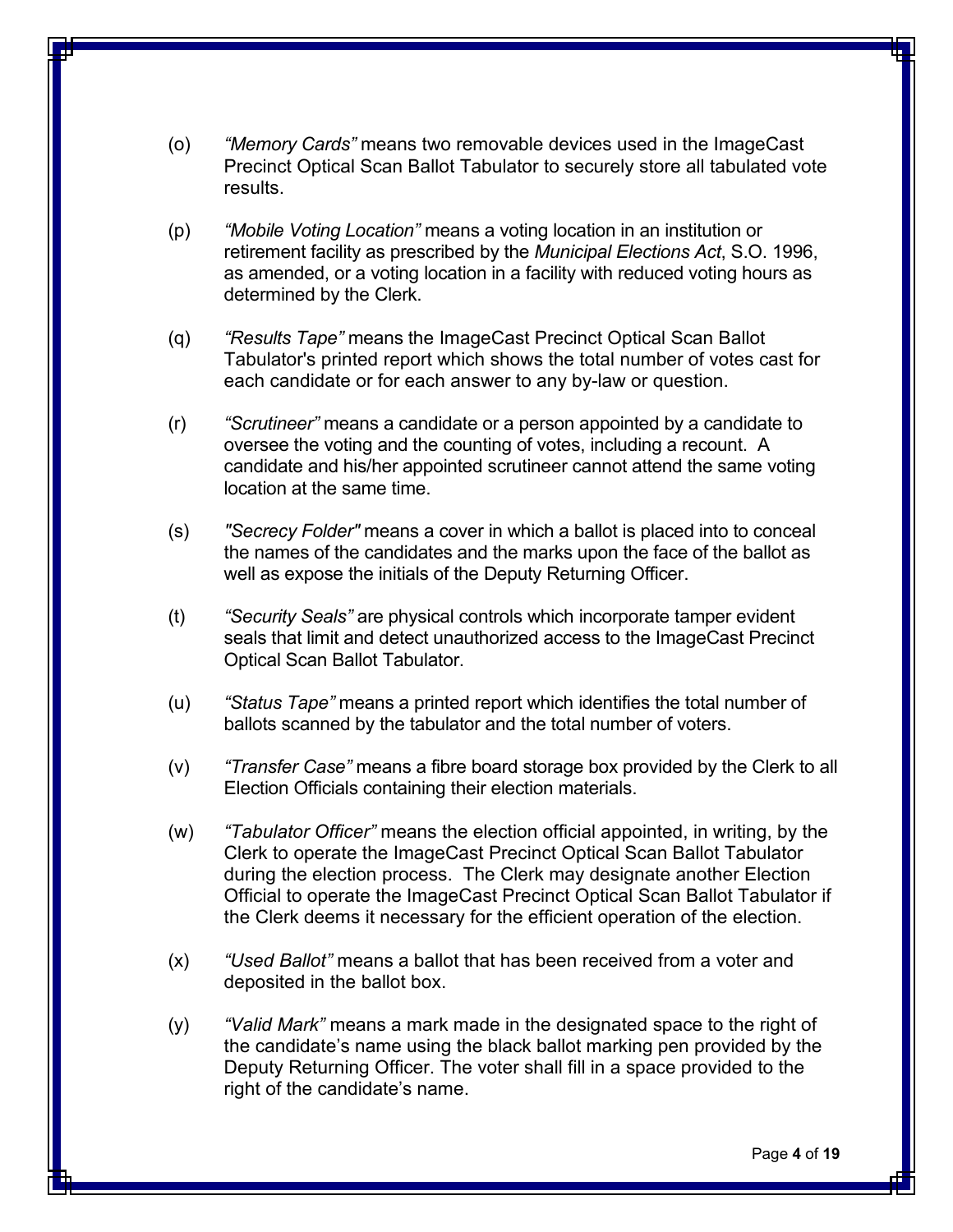- (z) *"Voting Day"* means Monday, October 24, 2022.
- (aa) *"Voting Location"* means the place where voting takes place as designated by the Clerk.
- (bb) *"Voting Privacy Screen"* means the screened area provided for the privacy of the voter to mark the ballot.
- (cc) *"Zero Tape"* means a printed report of the totals in the ImageCast Precinct tabulator which is printed at the opening of the voting location and confirms zero totals for all candidates.

#### **3. Election Officials**

The Clerk shall appoint Election Officials for the purpose of implementing this procedure and may designate their titles and duties. Such appointments shall be in writing. Upon appointment, all Election Officials shall be required to take an Oath of Office in accordance with the general principles of the Act.

#### **4. Voting Locations**

The Clerk may divide the municipality into designated voting locations for the four (4) wards.

#### **5. Ballots**

- (a) The ballots shall be produced in accordance with the regulations under the *Municipal Elections Act* and there shall appear on the ballot to the right of each candidate's name, a red oval suitable for the marking of the ballot.
- (b) Section 5(a) applies with necessary modifications to ballots for by-laws and questions.

#### **6. ImageCast Precinct Optical Scan Ballot Tabulators**

The Clerk shall provide an ImageCast Precinct Optical Scan Ballot Tabulator at each of the Advance Votes and at each of the four (4) voting locations. A central ImageCast Precinct Optical Scan Ballot Tabulator shall be made available at the Orillia City Centre for:

- (a) Receiving ballots from mobile voting locations; and
- (b) Receiving ballots from any ImageCast Precinct Optical Scan Ballot Tabulators that have become inoperable at voting locations during Voting Day.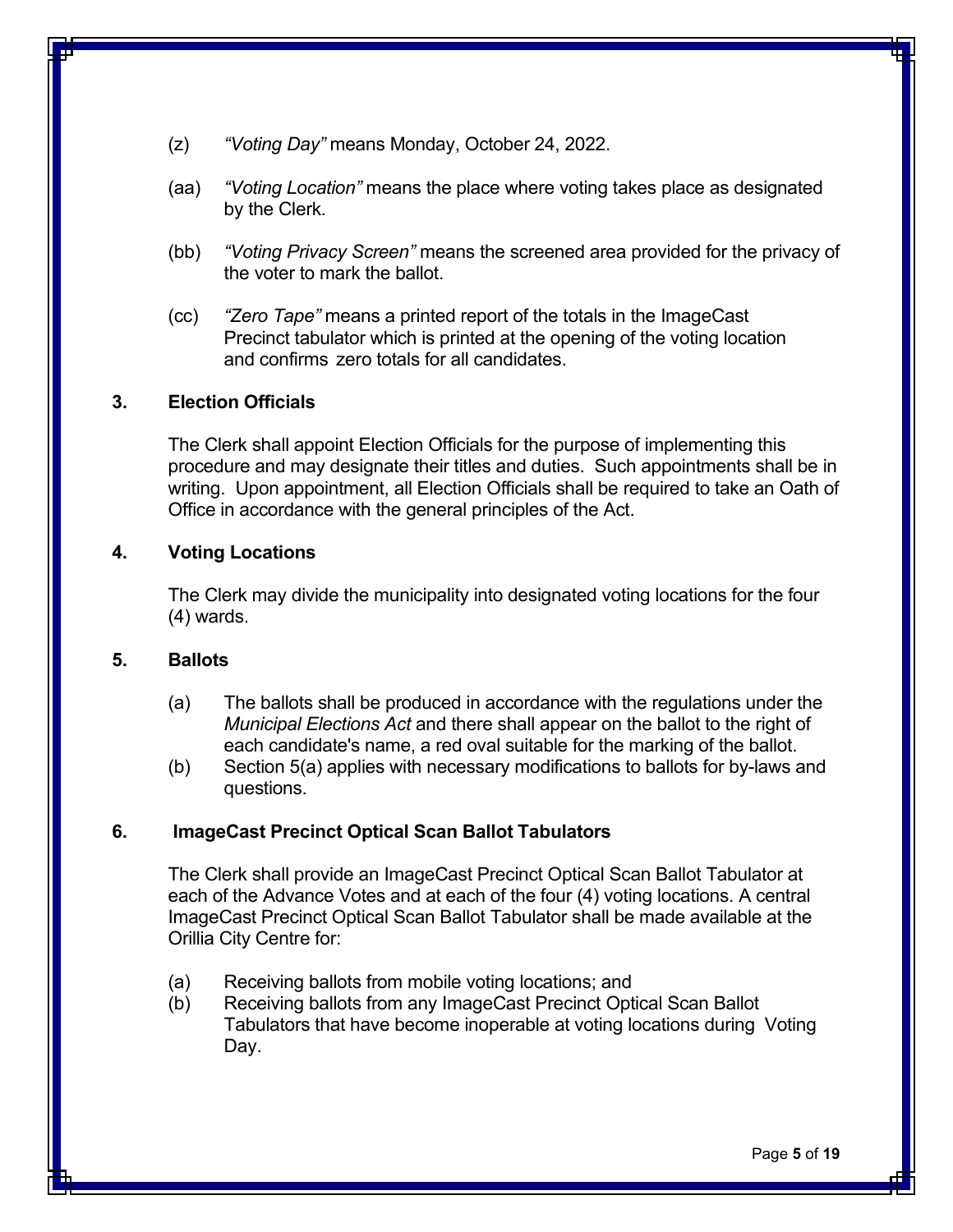At the voting location, the voter makes their selections by filling in the red ovals next to their choices. The ballot is inserted directly into the ImageCast Precinct Optical Scan Ballot Tabulator, which performs the following functions:

- Scans the ballot.
- Interprets the digital image of the ballot and appends to the bottom of the image a record of how that ballot was counted on Voting Day (known as the Audit Mark image).
- Redundantly stores and tallies results.
- Prints cumulative totals of all votes cast after the voting locations have been closed.

Standard features of the ImageCast Precinct Optical Scan Ballot Tabulator include:

- 200 dpi scanner with Audit Mark functionality.
- Security detector to detect fraudulent ballots not printed on security paper.
- Two removable compact flash memory cards for redundancy.
- Ultra-sonic multi-feed detector that prevents the device from accepting more than one ballot at a time.
- Internal back-up battery that can provide at least two (2) hours of power.
- Plugs into a standard electrical outlet.
- Internal thermal printer for report printing.
- Onboard LCD screen that communicates messages to voters and Election Officials and displays the ballot counter.

#### **7. Programming of ImageCast Precinct Optical Scan Ballot Tabulator**

- (a) All ImageCast Precinct Optical Scan Ballot Tabulators are programmed so that a printed record of the number of votes cast for each candidate and with respect to each by-law and question can be produced.
- (b) All ImageCast Precinct Optical Scan Ballot Tabulators are programmed so that any Overvotes, Undervotes or blank ballots are automatically accepted by the tabulator and deposited into the ballot box.
- (c) All ImageCast Precinct Optical Scan Ballot Tabulators are programmed to assess voter intent based on the number of pixels detected in each voting box. The thresholds used when making this determination are configured prior to the election. The current programming thresholds indicate that 4% to 6% of ambiguous marks may be returned or cast by the tabulator.
- (d) All ImageCast Precinct Optical Scan Ballot Tabulators are programmed so that the display screen on the tabulator will send a message prior to accepting or returning the following ballots: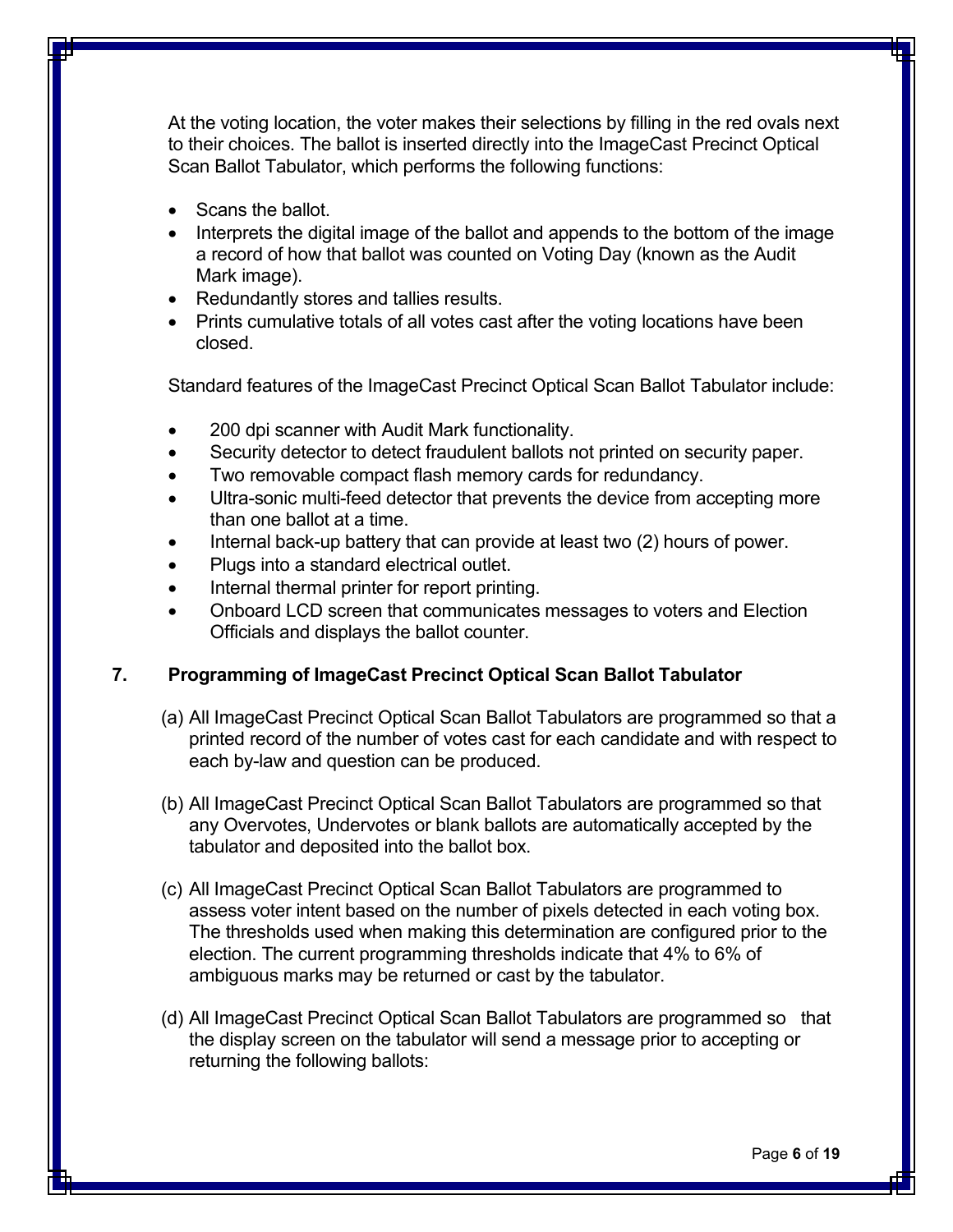(i) Misread Ballots - indicates that the tabulator has not recognized all the features on the ballot or that certain essential ballot identification markings cannot be found. This usually occurs if the ballot is physically damaged (i.e. torn or folded) or there are stray markings that were inadvertently made on the ballot. These markings may obstruct certain important identifiers along the sides or the bottom of the ballot. The tabulator is configured to automatically return the ballot, emitting an audible beeping sound and displaying the following Misread warning:

#### **Warning! \*\*\*\*\*\*\*\*\*\*\*\*\*\*\***

#### **Paper inserted was misread and could not be verified as a valid ballot. Please verify ballot and refeed.**

(ii) Ambiguous (unidentified) Marks - A ballot that has been returned because there is a mark on the ballot that cannot be detected or verified.



(iii) Paper Jams/Defective Ballots - A ballot that was misfed into the tabulator's ballot slot.

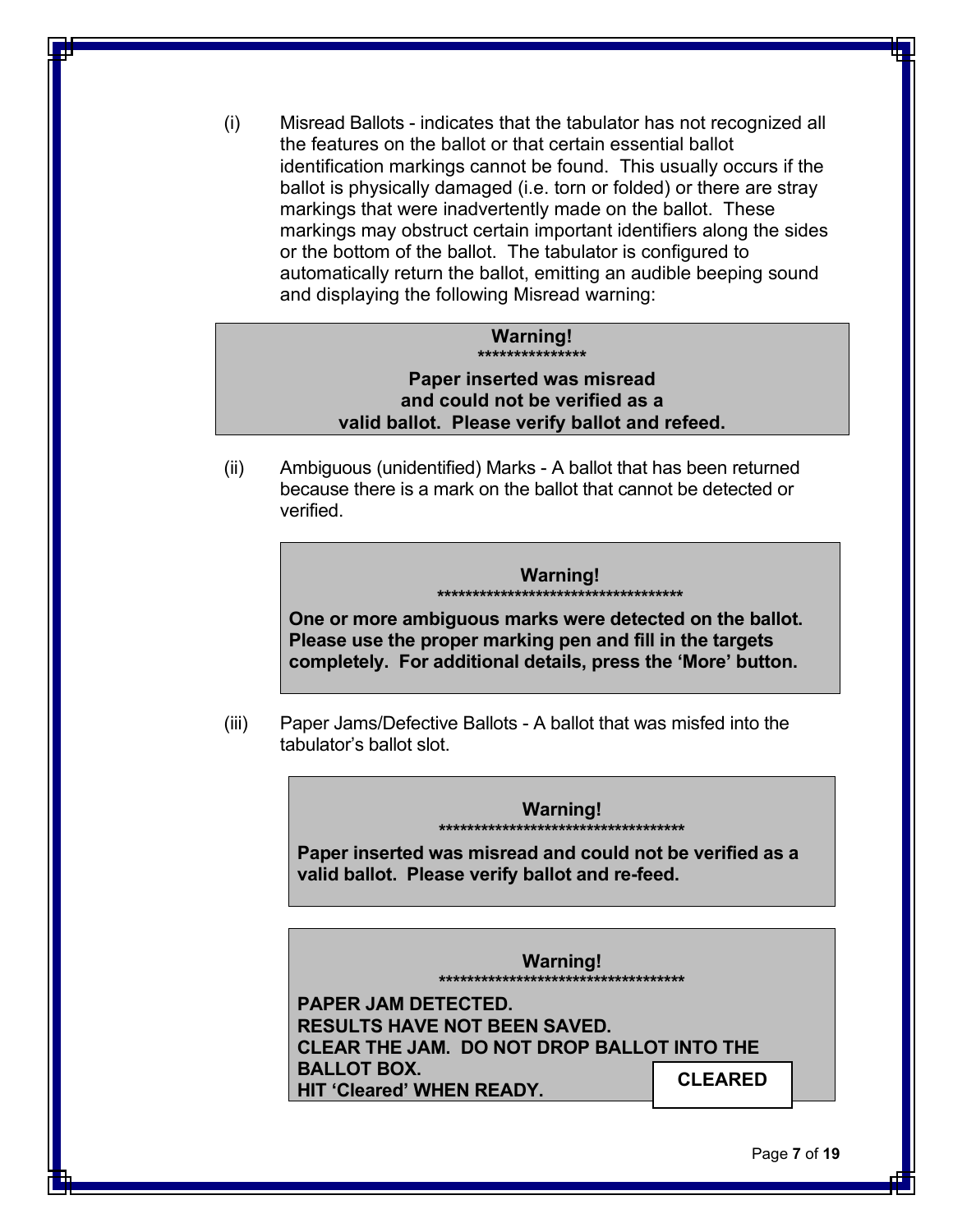

#### **8. Testing of ImageCast Precinct Optical Scan Ballot Tabulators**

The testing procedures established have been developed in accordance with the Clerk's goal of ensuring the highest level of accuracy and confidence in the election results.

Testing of the equipment is completed by individuals other than those who programmed the equipment to ensure the integrity of the testing procedures.

Prior to Election Day, the Clerk shall test all ImageCast Precinct Optical Scan Tabulators to ensure that they will accurately count the votes cast for all candidates, by-laws and questions.

When testing the ImageCast Precinct Optical Scan Ballot Tabulators, adequate safeguards shall be taken to ensure that the system, or any part of the system that is used for processing and tabulating votes, is isolated from all other applications or programs and that no remote devices are capable of gaining access to the system.

There are several logic and accuracy test procedures that shall be run before the ImageCast Precinct Optical Scan Ballot Tabulators are ready for use at the Advance Votes or on Election Day.

#### **(a) Ballots**

- A test deck will be created for each ballot face (i.e. Wards 1-4 Mayor, Wards 1-4 Councillor, Wards 1-4 EP (English Public), Ward 1-4 ES (English Separate), Wards 1-4 FP (French Public), Wards 1-4 FS (French Separate), and Wards 1-4 non-school support ballots.
- For each ballot face, the following tests shall be completed:
	- $\Box$  Voting spaces on the ballot
	- □ Blank ballot
	- $\Box$  Maximum number of votes per contest
	- D Overvoted ballot
	- Undervoted ballot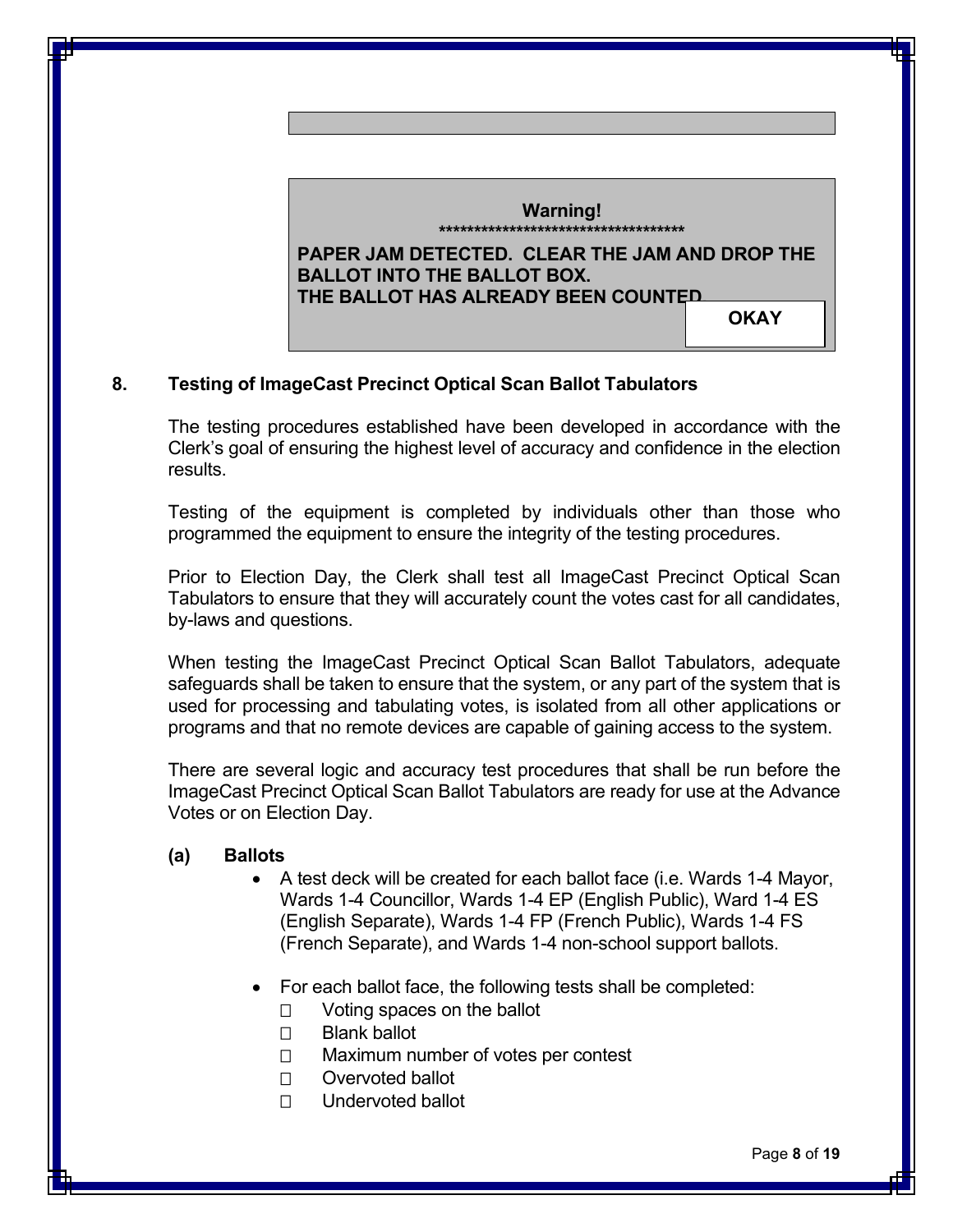- $\Box$  Invalid Ballots (i.e. Ward 1 ballot inserted into a Ward 4 designated tabulator)
- □ Ambiguous Mark
- $\Box$  Ballot with one vote for each individual candidate
- □ Deputy Returning Officer's (DRO) Initials Missing
- □ Misread ballot
- The identical sample ballots will be tested on each ImageCast tabulator for accuracy and consistency.
- Once all test decks have been completed:
	- $\Box$  a manual hand count of the results will be recorded on the results tape to ensure accuracy.
- All test ballots and results tapes shall be kept as a record of the test and audit completed.

#### **(b) ImageCast Precinct Optical Scan Ballot Tabulators**

- □ All "Ballot" test decks shall be run through all ImageCast Precinct Optical Scan Ballot Tabulators.
- $\Box$  Insert the appropriate memory cards into each ImageCast Precinct Optical Scan Ballot Tabulator.
- □ Turn on the ImageCast Precinct Optical Scan Ballot Tabulator and run the zero tape.
- $\Box$  Verify all the details on the report are correct, including:
	- □ Header information;
	- $\Box$  Proper spelling of candidates' names;
	- □ All candidates are listed;
	- $\Box$  All candidates are listed for the correct office: and
	- All totals are zero.
- □ Feed the correct "Ballot" test decks through the ImageCast Precinct Optical Scan Ballot Tabulator.
- □ Close the poll on the ImageCast Precinct Optical Scan Ballot Tabulator and verify that no ballots can be inserted into the tabulator.
- □ Review the results report for each ImageCast Precinct Optical Scan Ballot Tabulator and verify that the totals are correct.
- $\Box$  On the laptop software system using the Results Tally Software System, verify that the system is correctly combining the results from each of the ImageCast Precinct Optical Scan Ballot Tabulators and complete the Results Tally Combined Totals.
- □ Upload the results from each ImageCast Precinct Optical Scan Ballot Tabulator into the results tally software system.
- $\Box$  Using the software interface, review the individual results for each ImageCast Precinct Optical Scan Ballot Tabulator to verify that they are correct (match the results for the "Ballot" test deck).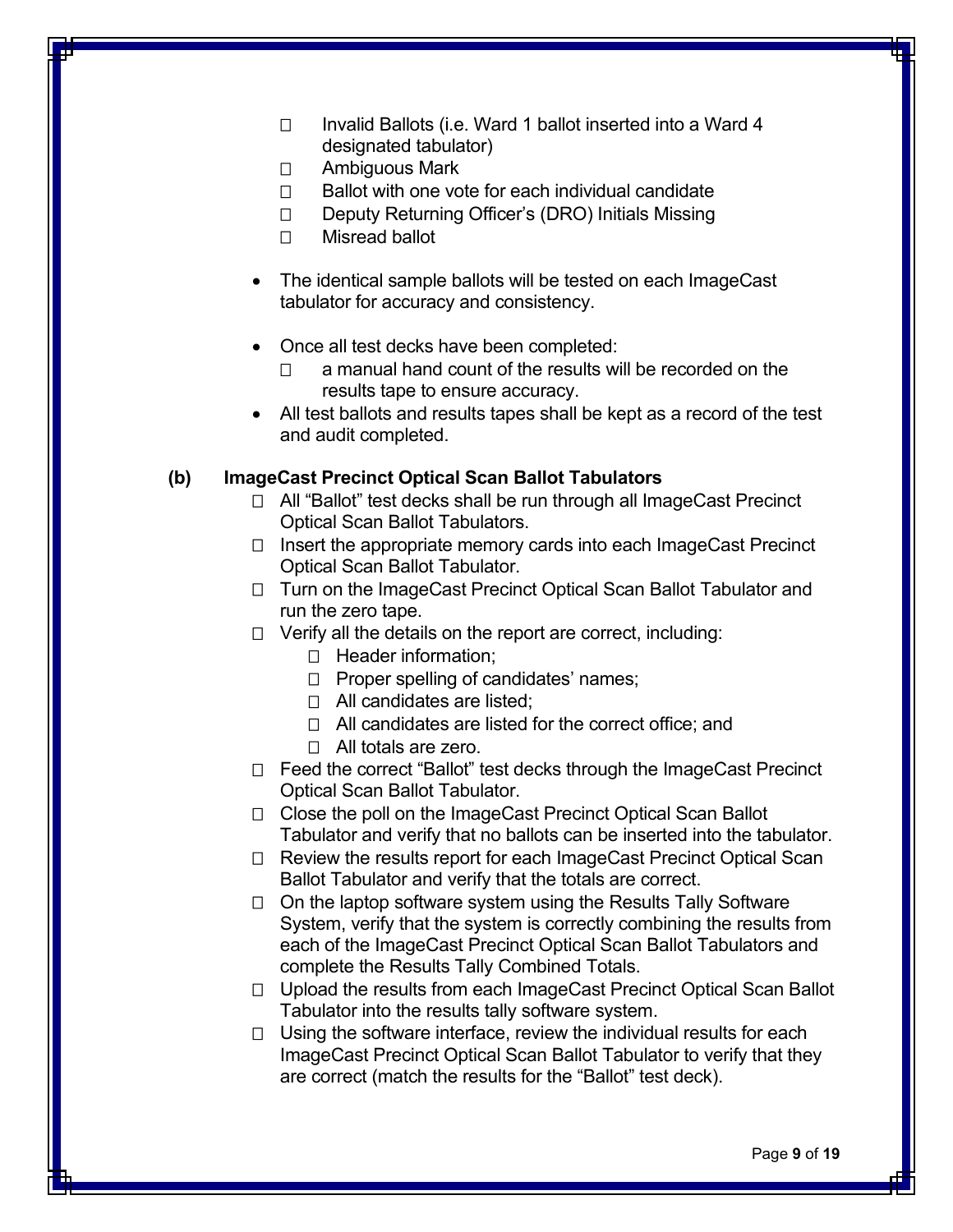- $\Box$  If the Clerk detects any error in the test, the cause of the error shall be ascertained and the test repeated until an errorless count is made.
- $\Box$  Once testing is complete, the Clerk shall re-zero the entire system (individual ImageCast Precinct Optical Scan Ballot Tabulator and purge the results tally software database).
- $\Box$  Produce a final set of zero totals reports in order to confirm that the system has been successfully re-zeroed. Save these files as part of the permanent audit record.
- $\Box$  Place all documents used during the testing process in an envelope and/or box.
- $\Box$  Seal, initial and date the envelope and/or box.

Once the testing is complete, the equipment will be securely stored and security seals will be placed on the Administrator and Poll Worker Memory Card Access Ports where the two (2) memory cards are stored in the front slots of the ImageCast Precinct Tabulator. Note the serial number of the tabulator on the ImageCast Precinct Optical Scan Ballot Tabulator Report.

#### **9. ImageCast Accessible Voting Ballot Marker Device**

The optional integrated ImageCast Accessible Voting Ballot Marker Device can be added to any ImageCast Precinct Optical Scan Ballot Tabulator. It is designed to provide electors with differing abilities with a private and independent method to mark, review and cast their ballot.

At the voting location, every elector is provided with an unmarked paper ballot. If an elector would like to mark their ballot using an assistive device, the Election Official will instruct the elector on the Ballot Marking Device voting process and options. The elector will use the Audio Tactile (ATI) assistive vote selector device or optional additional assistive devices such as paddles or sip-and-puff.

The ATI is a handheld controller that has 10 buttons. The buttons on the ATI are colour coded, have different shapes, and the buttons are labelled in braille. The ATI is the quickest and easiest device for electors who can push buttons firmly.

The optional Sip and Puff device is an effective option for electors who do not have use of their hands or feet. Electors can navigate the ballot and make selections by "sipping" or "puffing" into the device, as instructed in the audio instructions. Electors are encouraged to bring their own personal sip and puff device.

The optional paddle buttons are ideal for electors who may have difficulty pushing buttons on the ATI. Electors can navigate the ballot and make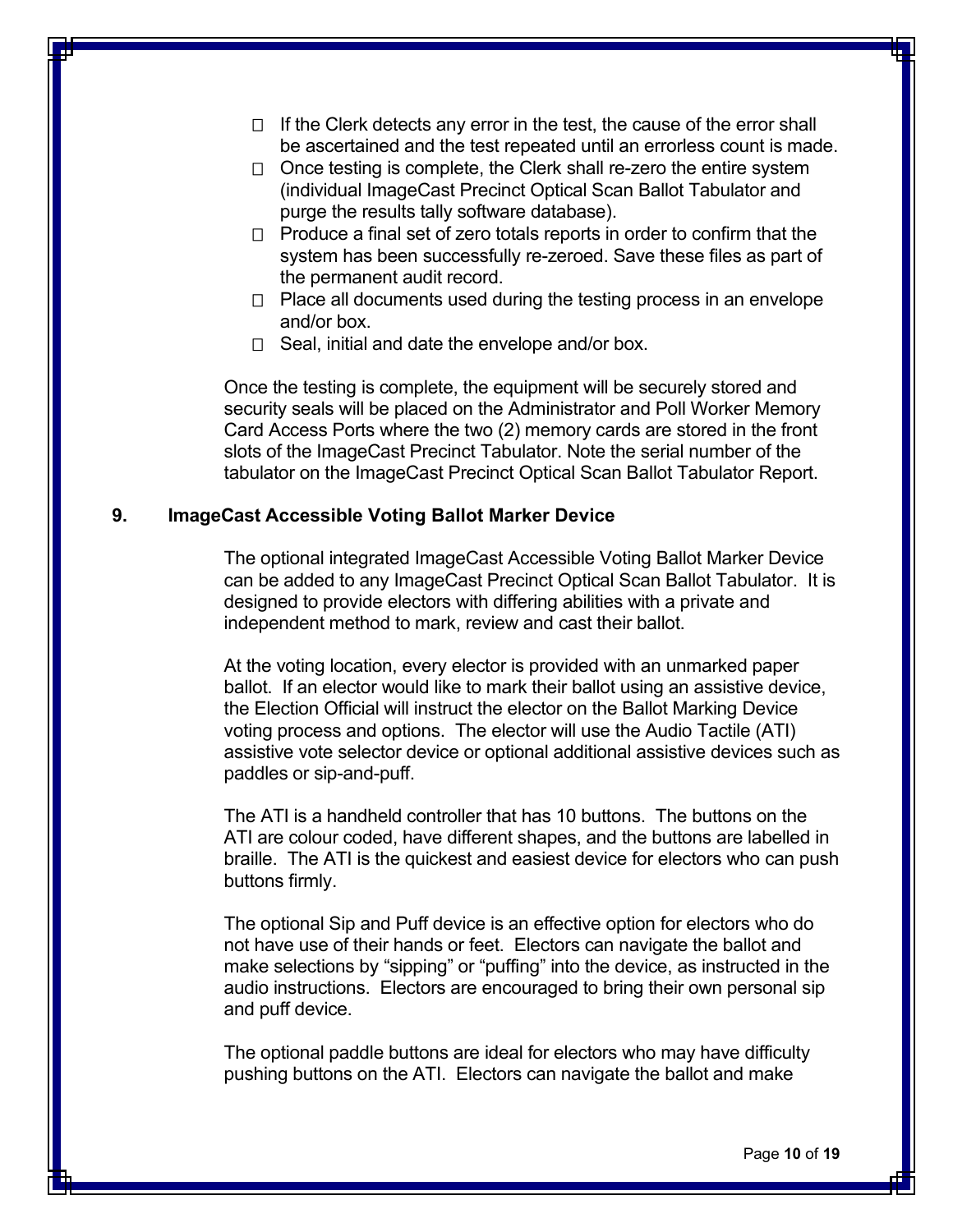selections by pressing on the left (L) or right (R) paddle as instructed by the audio instructions.

Electors can also connect other personal auxiliary input devices into the 3.5 mm auxiliary port on the ATI.

For all assistive devices, electors will hear their audio ballot and instructions through a set of headphones connected to the ATI. Electors may also choose to use their personal listening device if it has the standard 3.5 mm stereo audio connector.

The Election Official verifies the DRO's initials are on the unmarked paper ballot and then inserts it into the ballot marking device printer.

When the elector is comfortably set up with headphones and their preferred assistive device, the Election Official can initiate the audio voting session through the Administrative Menu on the ImageCast Precinct Optical Scan Ballot Tabulator's LCD screen.

The elector listens to the audio instructions, which guide them through how to use the assistive device to choose the audio language (English or French), adjust the audio volume and/or speed and navigate their audio ballot. During an audio voting session, the ImageCast Precinct Optical Scan Ballot Tabulator can simultaneously scan and process ballots marked by hand by other electors. This dual simultaneous functionality ensures all electors are processed efficiently.

After the elector makes their vote selection, the audio interface provides the elector with the option to verify and/or change his or her vote before the paper ballot is marked. The audio interface will also state if the ballot is fully voted, undervoted or blank. The audio interface prevents the elector from overvoting the ballot. Once the elector chooses to mark their ballot, the ImageCast Accessible Voting Ballot Marker Device printer will place a mark in the voting target next to their selected candidate. The marked ballot will emerge from the printer into a secrecy folder to ensure voter privacy. Every elector configurable option and their vote selections are automatically reset once the ballot is marked, thus assuring the next elector cannot learn how the previous elector voted. Additionally, the ImageCrest Precinct Optical Scan Ballot Tabulator features a library of hand drawn voting marks which is used by the ImageCast Accessible Voting Ballot Marker Device printer. This process makes the machine-marked ballots indistinguishable from handmarked ballots, truly protecting the privacy of electors using the ImageCast Accessible Voting Ballot Marker Device.

□ A test of the ImageCast Accessible Voting Ballot Marker Device as outlined in Section 8(a) shall be performed which also includes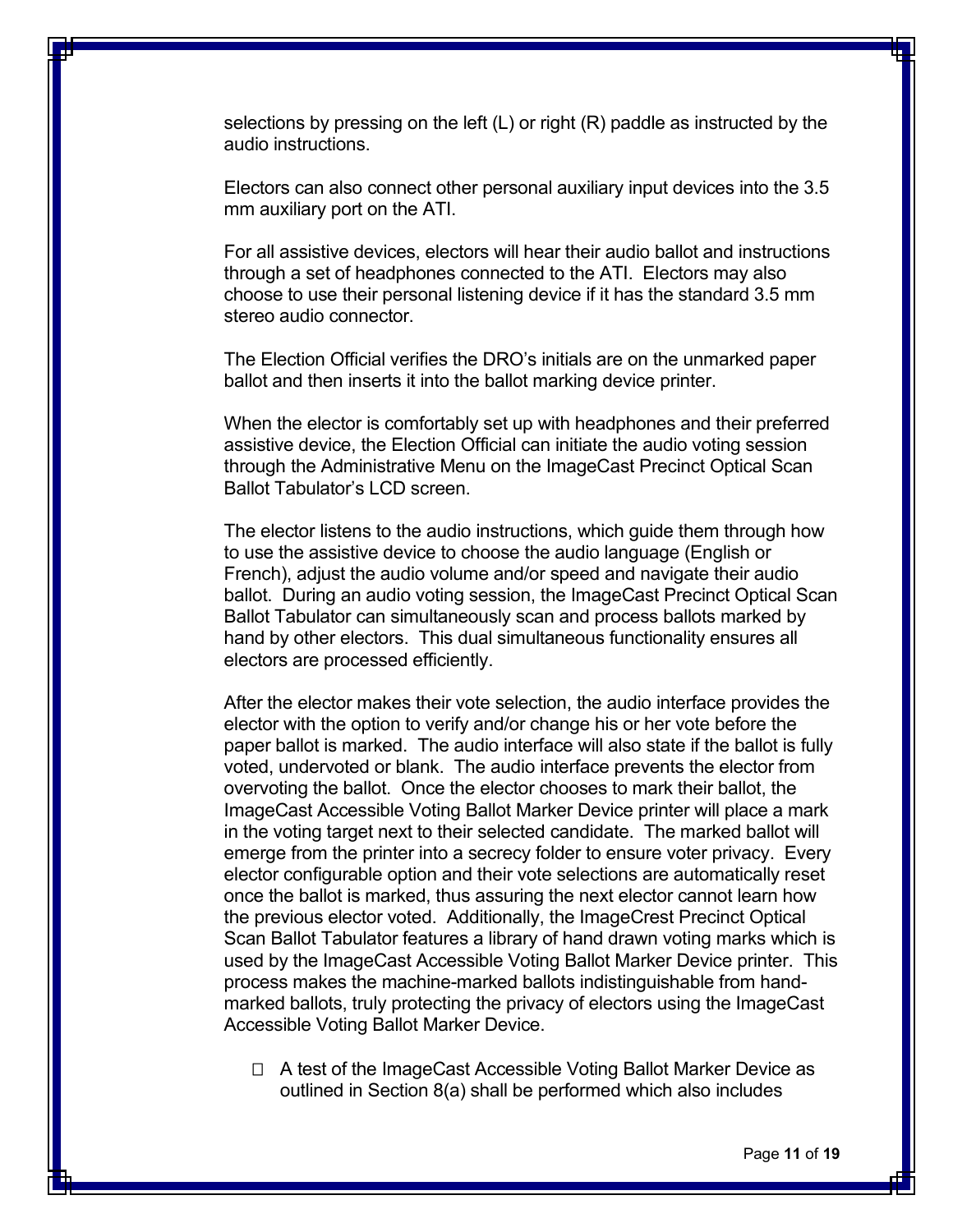adjusting the volume and speed, printing the actual paper ballot, inserting it into the ImageCast Precinct Optical Scan Ballot Tabulator and verifying the count.

- $\Box$  Produce a final set of zero tape reports in order to confirm that the system has been successfully re-zeroed. Save these files as part of the permanent audit record.
- $\Box$  Place all documents used during the testing process in an envelope and/or box.
- $\Box$  Seal, initial and date the envelope and/or box;

Once the testing is complete, the equipment will be securely stored and security seals will be placed on the Administrator and Poll Worker Memory Card Access Ports, where the two (2) memory cards are stored in the front slots of the ImageCast Precinct Optical Scan Ballot Tabulator. Note: The serial number of the tabulator on the ImageCast Precinct Optical Scan Ballot Tabulator Report.

#### **10. Testing of the ImageCast Accessible Voting Ballot Marker Device**

- (a) Each ImageCast Accessible Voting Ballot Marker Device will be reviewed, assessed and tested by election staff to ensure their integrity and to ensure that the ImageCast Accessible Voting Ballot Marker Device will correctly mark and read ballots including blank ballots and overvoted ballots.
- (b) The test shall be conducted by:
	- i. performing a system calibration on a predetermined number of ballots to ensure that all ovals on all ballot faces can be marked;
	- ii. operating the ImageCast Accessible Voting Ballot Marker Device to mark a predetermined number of ballots to create a predetermined outcome; and
	- iii. inserting a predetermined number of ballots to ensure that the ImageCast Accessible Voting Ballot Marker Device can accurately read a mark for every candidate.
- $(c)$  If any error(s) are detected during the test, the cause of the error(s) shall be ascertained and corrected and the test repeated until an errorless test is achieved.
- (d) The Clerk shall, at the completion of the test, retain the test logs contained on the ballots used for test purposes.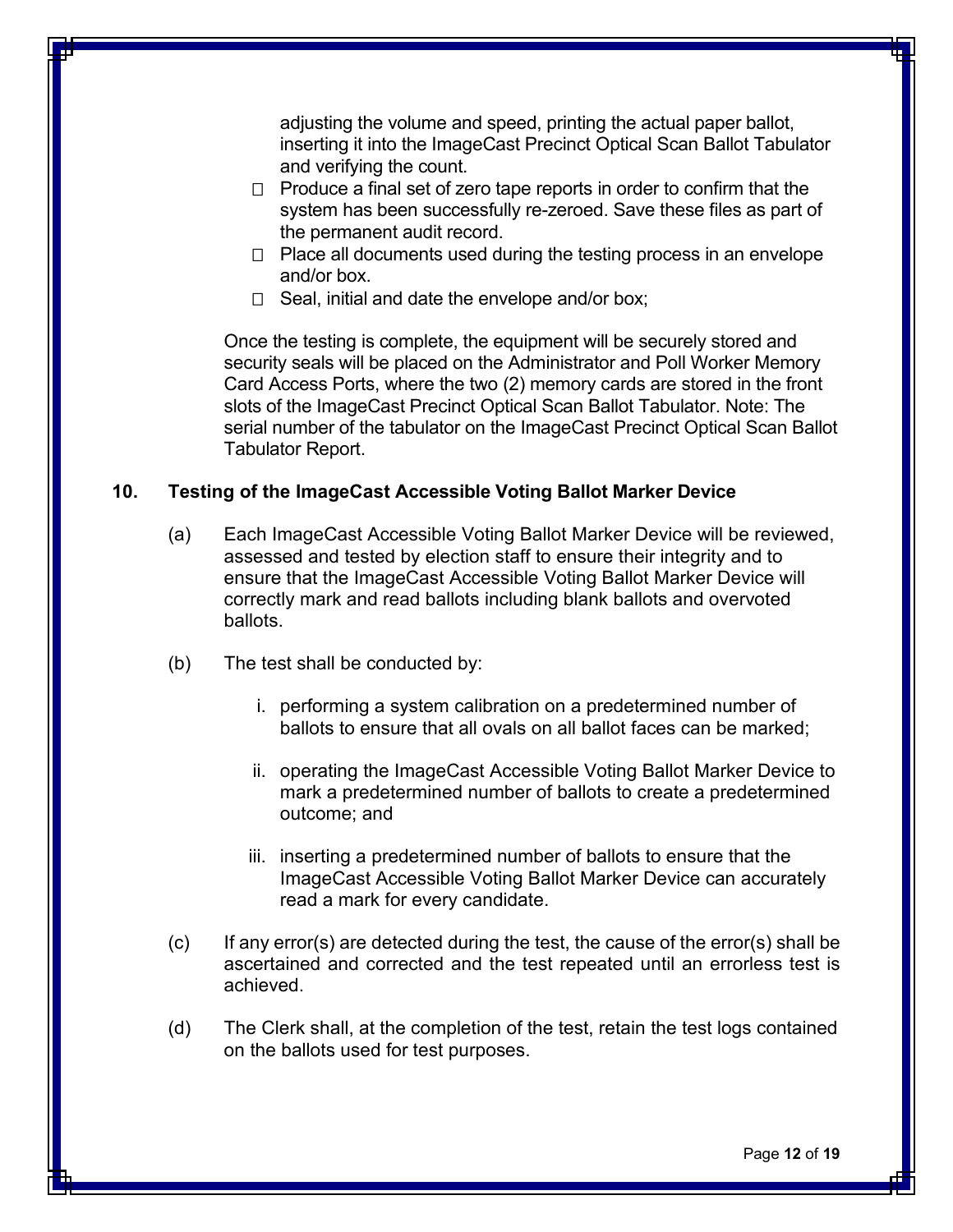(e) The Clerk shall retain and have access to the pre-audited/pre-marked group of ballots used in any test(s), all ballots that were produced during the test(s) and any other materials used during any test(s).

#### **11. At the Voting Location (prior to opening)**

- (a) The Tabulator Officer shall, in the presence of all Election Officials in the voting location and any scrutineers present, show the inside of the ballot box so that they may see that it is empty. Ensure that both the main compartment and the auxiliary compartment are checked. Fold the top cover and lock tabs in place.
- (b) Connect the power cord to the wall outlet. Insert the round end of the cord into the power port on the back of the ImageCast Precinct Optical Scan Ballot Tabulator. Within seconds, the operator screen will display a message indicating the machine is starting. Route the power cord underneath the ImageCast Precinct Optical Scan Ballot Tabulator and off the right side of the ballot box as shown on the box. Arrange the cord so that ballots exiting the ImageCast Precinct Optical Scan Ballot Tabulator are not obstructed.
- (c) Seal the ballot box in such a manner as to prevent it from being opened without breaking the seal. Permit any certified candidate or scrutineer to affix their seal to the ballot box if they so request including their initials.
- (d) Position the ImageCast Precinct Optical Scan Ballot Tabulator on top of the ballot box by placing it on the platform. Ensure that the electrical cords do not present a tripping hazard. Tape down if necessary.
- (e) Once the tabulator has completed performing its series of internal checks to verify that no ballots have been cast, to confirm the unit is in proper working order and to confirm that the election firmware is loaded, the Election Official will be prompted to print two (2) copies of the Zero Tape. This ensures that all the candidate areas begin showing a "zero" balance.
- (f) Verify that the tape shows zero totals and lists the correct voting location name and/or number and that the listing of candidates is in the exact order as they appear on the official ballot. If either of these is not correct, the Tabulator Officer or Ward Captain shall contact the Clerk immediately. If the total information is correct, the Deputy Returning Officers and the Tabulator Officer shall sign the zero tapes. The first tape can be removed and attached to a wall for public examination. The second tape shall be filed in the transfer case.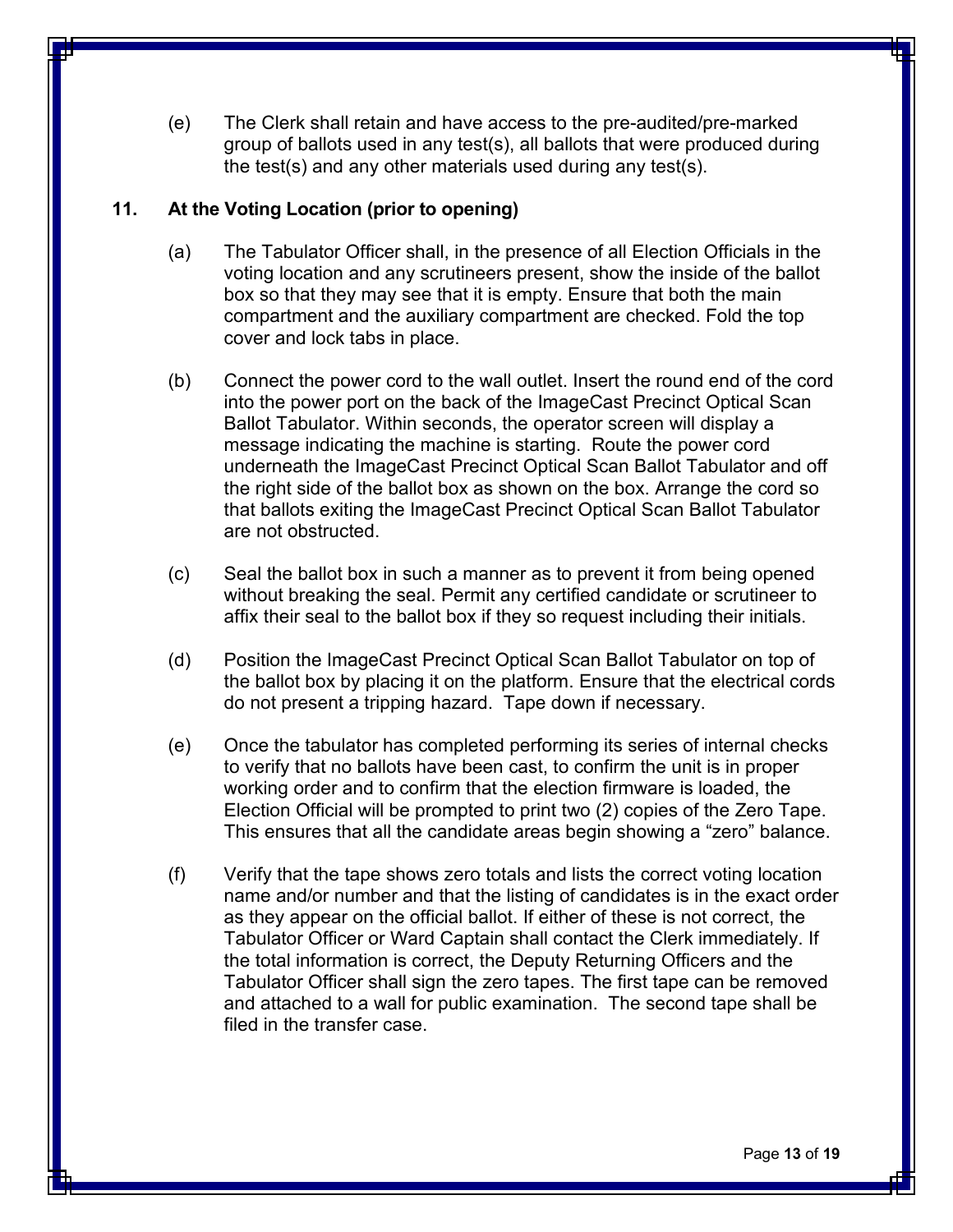- (g) Check that the public counter on the top of the machine is at zero. The ImageCast Precinct Optical Scan Ballot Tabulator is now ready to accept ballots when the voting location opens.
- (h) Security key must be worn by the Tabulator Officer and Ward Captain throughout the Advance Vote Day and/or Election Day.

### **12. During Voting Day**

- (a) After marking the ballot, the voter shall insert their ballot face down in the secrecy folder and deliver to the Tabulator Officer. The Tabulator Officer will ensure the ballot is valid by verifying the DRO's initials in the top righthand corner and then insert the ballot face down into the entry slot on the front of the ImageCast Precinct Optical Scan Ballot Tabulator. If the ballot is not placed correctly into the secrecy folder, carefully re-orient the ballot without disclosing the voter's mark(s) or request the voter to adjust the ballot within the secrecy folder behind a voting screen.
- (b) If an ImageCast Precinct Optical Scan Ballot Tabulator fails to operate, the Tabulator Officer shall:
	- 1. Insert the ballots into the auxiliary compartment of the ballot box; and
	- 2. Subject to 12(a), insert the ballots into the feed area of the ImageCast Precinct Optical Scan Ballot Tabulator after the close of the poll once the tabulator is made operational.
- (c) If a ballot is returned by the ImageCast Precinct Optical Scan Ballot Tabulator and the voter who delivered the ballot is present and will accept another ballot, the Tabulator Officer shall direct the voter to the DRO to return the ballot and obtain a replacement ballot.
- (d) If a ballot is returned by the ImageCast Precinct Optical Scan Ballot Tabulator and the voter who delivered the ballot is not present or is present and declines to accept another ballot, the Tabulator Officer shall return the subject ballot to the DRO, who in turn will file the ballot in the Statement Envelope located in the transfer case. A declined ballot must be marked as a "Declined Ballot".
- (e) If a voter requires the ImageCast Accessible Voting Ballot Marker Device, they shall notify the DRO who will direct them to an Election Official.
	- (i) The Election Official shall position the voter near the ImageCast Accessible Voting Ballot Marker device behind a privacy screen.
	- (ii) The Election Official shall place a blank ballot into the printer device.
	- (iii) The Election Official shall provide the necessary equipment to the voter (i.e. headphones to hear the ballot presentation and the Audio Tactile Interface (ATI) to control the voting session and select votes).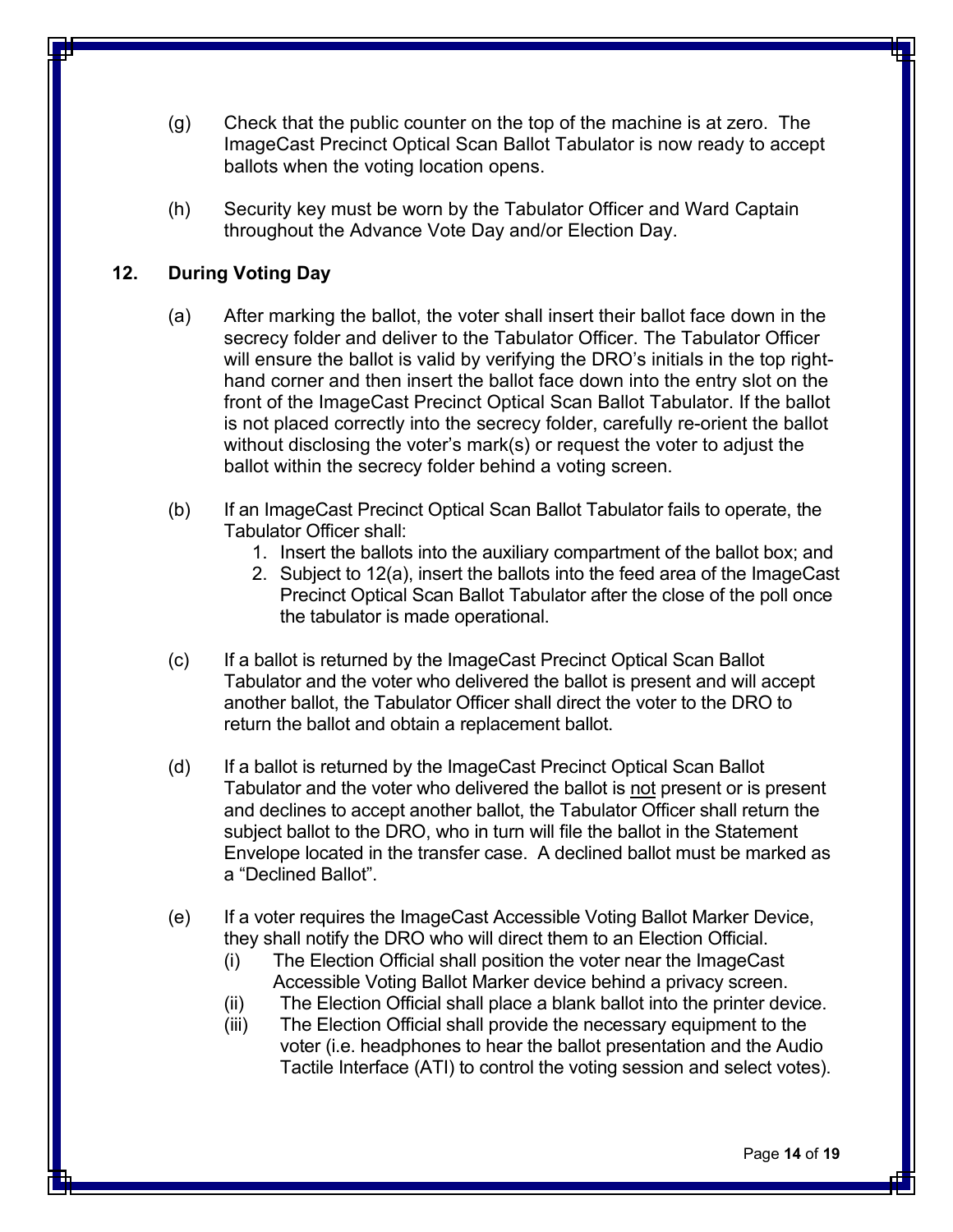- (iv) When the voter confirms their vote selections, they will request the ballot marking device to print their actual paper ballot. The paper ballot will be hidden under a cover and will be placed face down into the secrecy folder
- (v) The ballot will be inserted into the ImageCast Precinct Optical Scan Ballot Tabulator by the Election Official.
- (vi) Follow step 12 (a) above.

#### **13. Tabulator Procedures**

Appendix 1 - Advance Vote Days Appendix 2 - Election Day - Results for Mobile Voting Locations Appendix 3 - Election Day - Results for All Advance Votes Appendix 4 - Election Day - October 24, 2022 Appendix 5 - Troubleshooting Appendix 6 – ImageCast Accessible Voting Ballot Marker Device

All other procedures not contained in this document shall be at the discretion of the Clerk in order to ensure the integrity of the vote.

#### **14. Use of Spare ImageCast Precinct Optical Scan Ballot Tabulator**

In the event that an ImageCast Precinct Optical Scan Ballot Tabulator malfunctions during the voting process, it may be necessary to substitute the faulty equipment with a "spare" tabulator to be requested from the Clerk. Prior to Voting Day, any "spare ImageCast Precinct Optical Scan Ballot Tabulators" will have been tested as per Section 8.

If required, the following steps are to be performed in order to efficiently replace the faulty equipment and resume regular voting activities.

#### **Note: An elector shall not be prevented from casting their ballot.**

**Tabulator Officers will be instructed to open the auxiliary compartment ballot slot on the ballot box and place marked ballots in that compartment until the close of the vote or until the ImageCast Precinct Optical Scan Ballot Tabulator has been replaced. These ballots will be processed at the end of the day at the Orillia City Centre after the close of the voting location.** 

(a) The Tabulator Officer shall pack up the faulty equipment and set up the substitute ImageCast Precinct Optical Scan Ballot Tabulator with the applicable memory cards for the voting location. In an effort to expedite the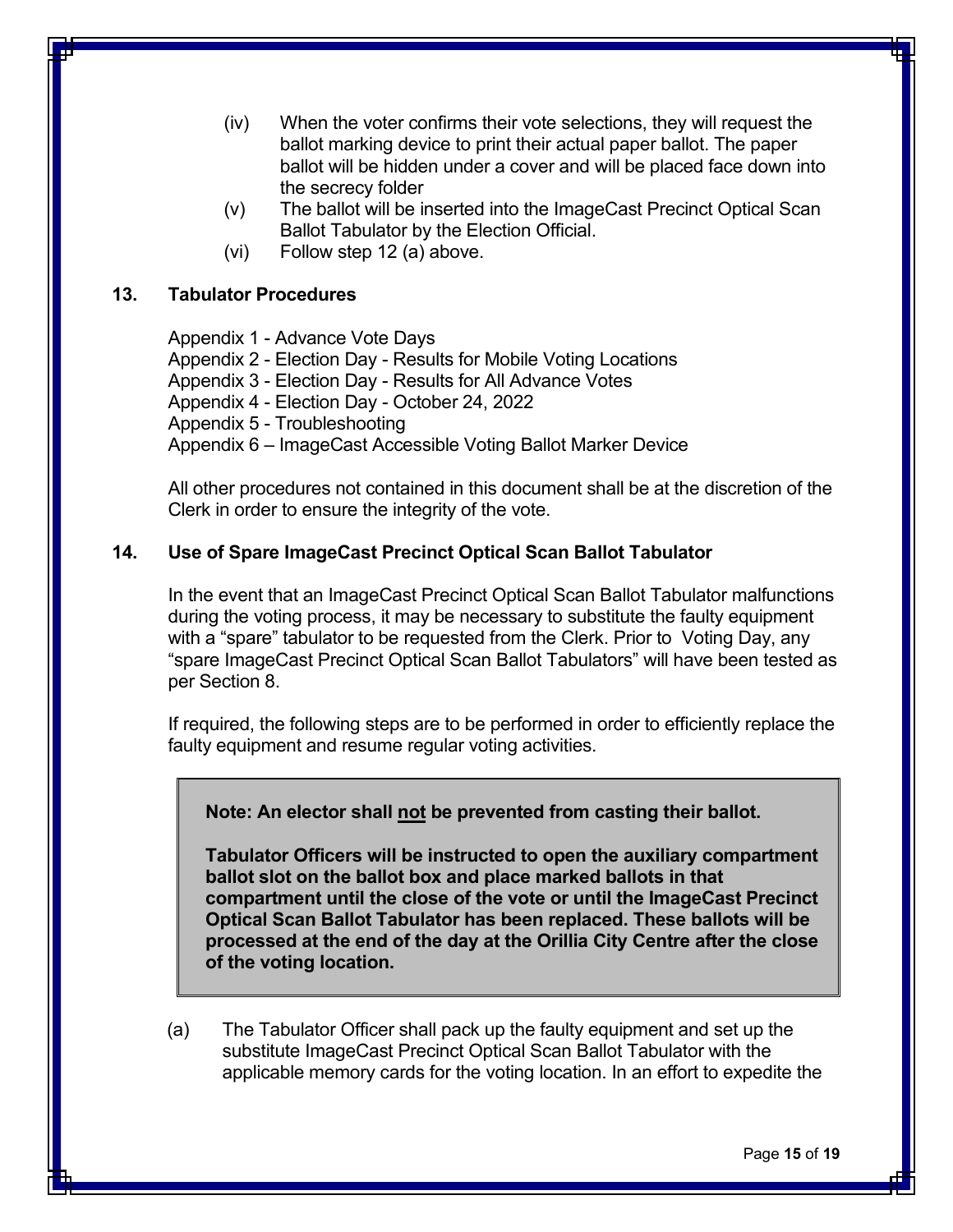replacement, the Election Official who delivered the replacement tabulator may assist in packing up the faulty equipment.

- (b) The Tabulator Officer shall turn on the replacement ImageCast Precinct Optical Scan Ballot Tabulator and proceed to print, verify and sign the zero totals tape as was done prior to the opening of the voting location.
- (c) Once verified that the replacement ImageCast Precinct Optical Scan Ballot Tabulator is operational, the auxiliary compartment of the ballot box containing any ballots which were manually inserted during the "equipment swap" are left until the closing of the voting location. At that time, the ballots will be fed into the ImageCast Precinct Optical Scan Ballot Tabulator at the City Centre.
- (d) Subject to COVID-19 restrictions, election results will be displayed live in the Council Chamber as they are transmitted from the tabulators after 8:00 p.m. on Voting Day. If the spare tabulator is not used, the Results Tally Software will report "10 of 11 Precincts Reporting". If the spare tabulator is used, the Results Tally Software will report "11 of 11 Precincts Reporting".

#### **15. Emergency Situations**

(a) Power Outage

 In the event of a power outage in a voting location, the Tabulator Officer shall:

- $\Box$  Request that the Ward Captain or Assistant Ward Captain contact the Clerk to make him/her aware of the outage.
- $\Box$  Continue processing ballots through the ImageCast Precinct Optical Scan Ballot Tabulator by using the back-up power supply.
- $\Box$  If the back-up power supply\* to the Image Cast Precinct Optical Scan Tabulator no longer works, insert the ballots into the auxiliary compartment of the ballot box.

Note: The ImageCast Precinct Optical Scan Ballot Tabulator has a back-up power supply which will last approximately 2 hours.

(b) Fire

In the event of a fire: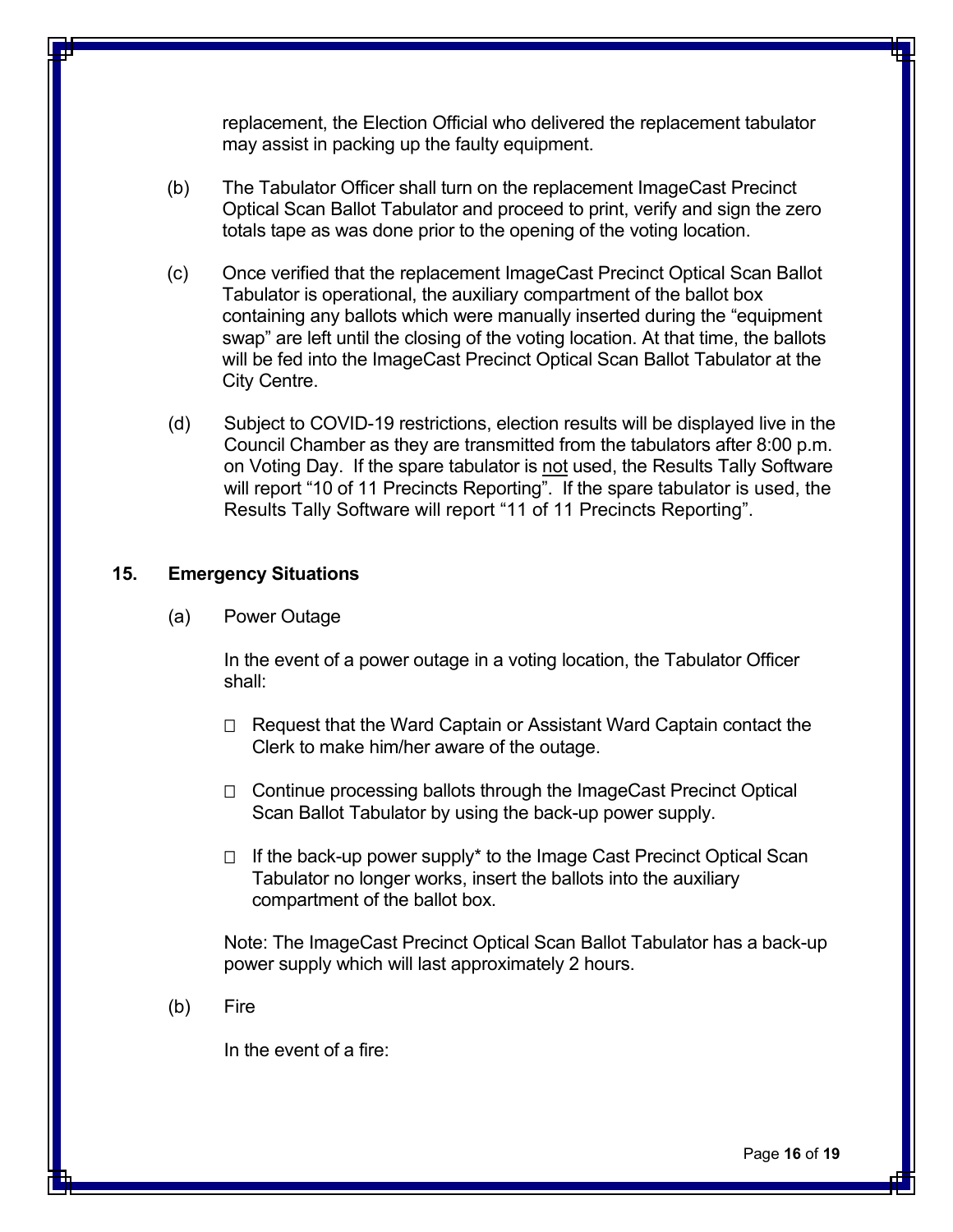- □ The Ward Captain or Assistant Ward Captain shall call 9-1-1 immediately;
- □ The Ward Captain or Assistant Ward Captain shall order everyone to leave the building immediately including election officials, voters and candidates/scrutineers;
- $\Box$  If it is safe to do so, the Tabulator Officer shall unplug the ImageCast Precinct Optical Scan Ballot Tabulator and move the tabulator and ballot box to a location specified by the Ward Captain;
- $\Box$  The Tabulator Officer will shut down the Tabulator using procedures set out in the Tabulator Officer Instruction Manual.
- □ Each DRO/Election Clerk shall take their transfer case containing the Voter's List and blank ballots with them to a location specified by the Ward Captain;
- $\Box$  The Ward Captain or Assistant Ward Captain shall contact the Clerk.

If the voting is delayed for a prolonged period of time, the Clerk may extend the voting hours at this location and delay the issuance of any results until the closing of the vote.

If it is not possible to re-enter the voting location, the Clerk may (with notice of interrupted service) re-locate the voting location to a suitable location to continue the vote.

#### **16. Closing the Voting Location**

- (a) The Tabulator Officer shall, after the close of the vote, check the auxiliary compartment of the ballot box for ballots to ensure all ballots have been processed. This section would only be used if the tabulator was inoperable at any time during voting. If any ballots are present, the Tabulator Officer will insert these ballots into the ImageCast Precinct Optical Scan Ballot Tabulator.
- (b) The Tabulator Officer will "Close the Poll" in accordance with the instructions in **Appendix 2 (Mobile Voting Locations), Appendix 3 (Advance Vote Results) or Appendix 4 (Election Day).** A Status Report will be produced by the ImageCast Precinct Optical Scan Ballot Tabulator during Advance Vote Days and a Results Tape will be produced by the ImageCast Precinct Optical Scan Ballot Tabulator on Voting Day. The Status Report and Results Tape will be signed by the Tabulator Officer and at least one other person present (election official/scrutineer).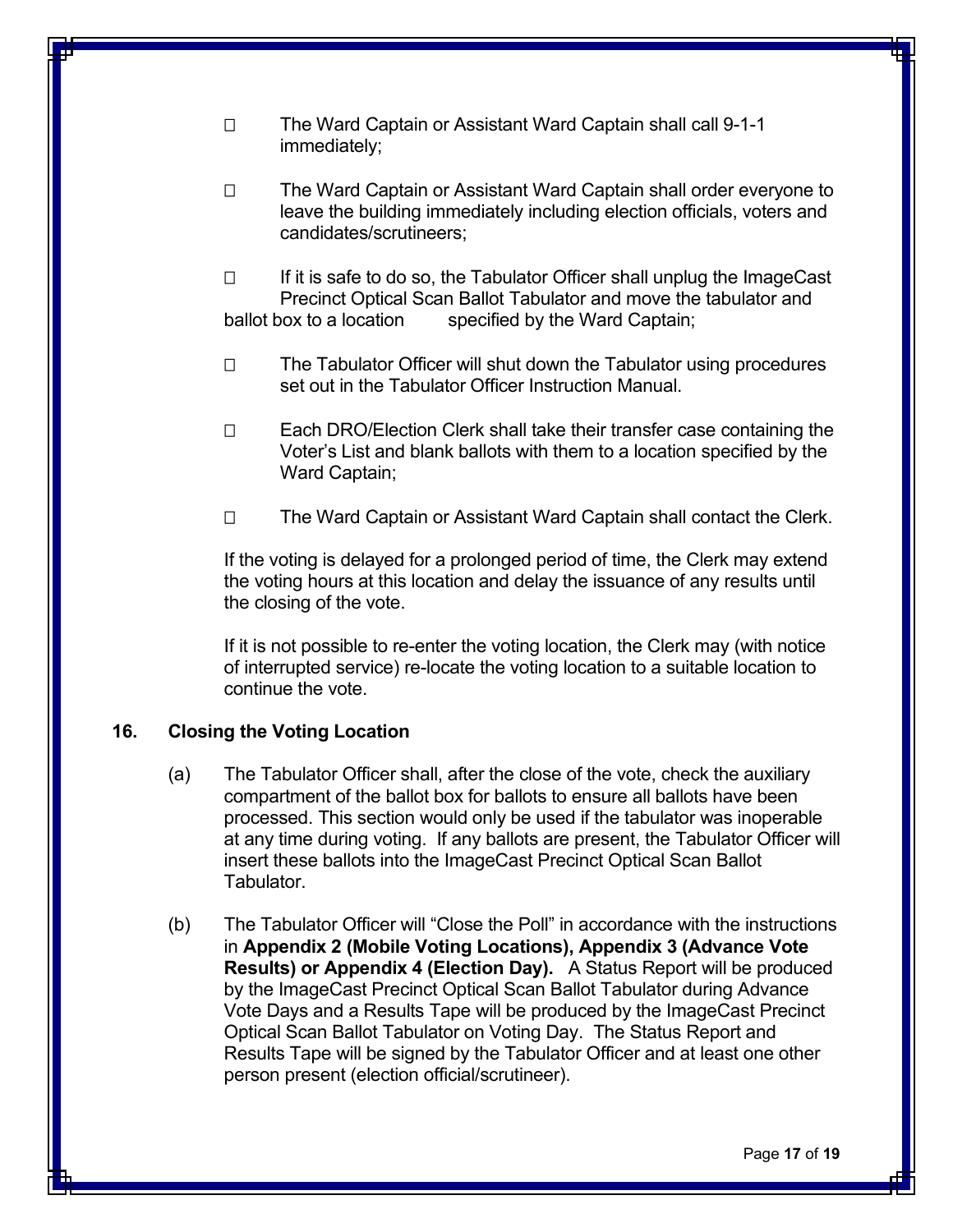- (c) Seal the ballot box to ensure the box cannot be re-opened without breaking the seal and cover the ballot slot.
- (d) The Tabulator Officer and Municipal Law Enforcement Officer shall deliver the tapes, memory cards, ballot box and ImageCast Precinct Optical Scan Ballot Tabulator to the Orillia City Centre.

#### **17. Advance Votes and Early Closing of Voting Locations**

- (a) The Advance Vote Day and Early Close of Voting Location procedures shall follow the procedures set out herein as far as is practicable.
- (b) Notwithstanding 16(a), the Clerk may determine that the tabulation of votes for the Advance Vote Days and Early Closing of Voting Locations shall be conducted with a central ImageCast Precinct Optical Scan Ballot Tabulator at the Orillia City Centre.
- (c) The total of the votes at an advance voting location or at an early closing of voting location shall not be printed and the procedures to "Close the Poll" will be followed after 8:00 p.m. on Voting Day.

#### **18. Mobile Voting Locations**

(a) At the end of voting at a mobile voting location where an ImageCast Precinct Optical Scan Ballot Tabulator has not been utilized, the Election Officials will seal and sign the Ballot Box and return the box to the Clerk or designate.

At a time and location designated by the Clerk, the Clerk shall designate an Election Official to open the ballot boxes in the presence of at least one other Election Official and scan the ballots from each mobile voting location into an ImageCast Precinct Optical Scan Ballot Tabulator.

#### **19. Recounts**

- (a) Subject to the order of a judge under Section 58 of the Act, if a recount of votes is held, the votes shall be recounted in the same manner as the votes were counted on Election Day.
- (b) An ImageCast Precinct Optical Scan Ballot Tabulator shall be tested before the recount in the manner described in Section 8 above.
- (c) The Clerk shall attend the recount and bring the transfer cases, ballot boxes, memory cards, ImageCast Precinct Optical Scan Ballot Tabulators, statement envelopes and all documents that, in the opinion of the Clerk, are relevant to the recount.